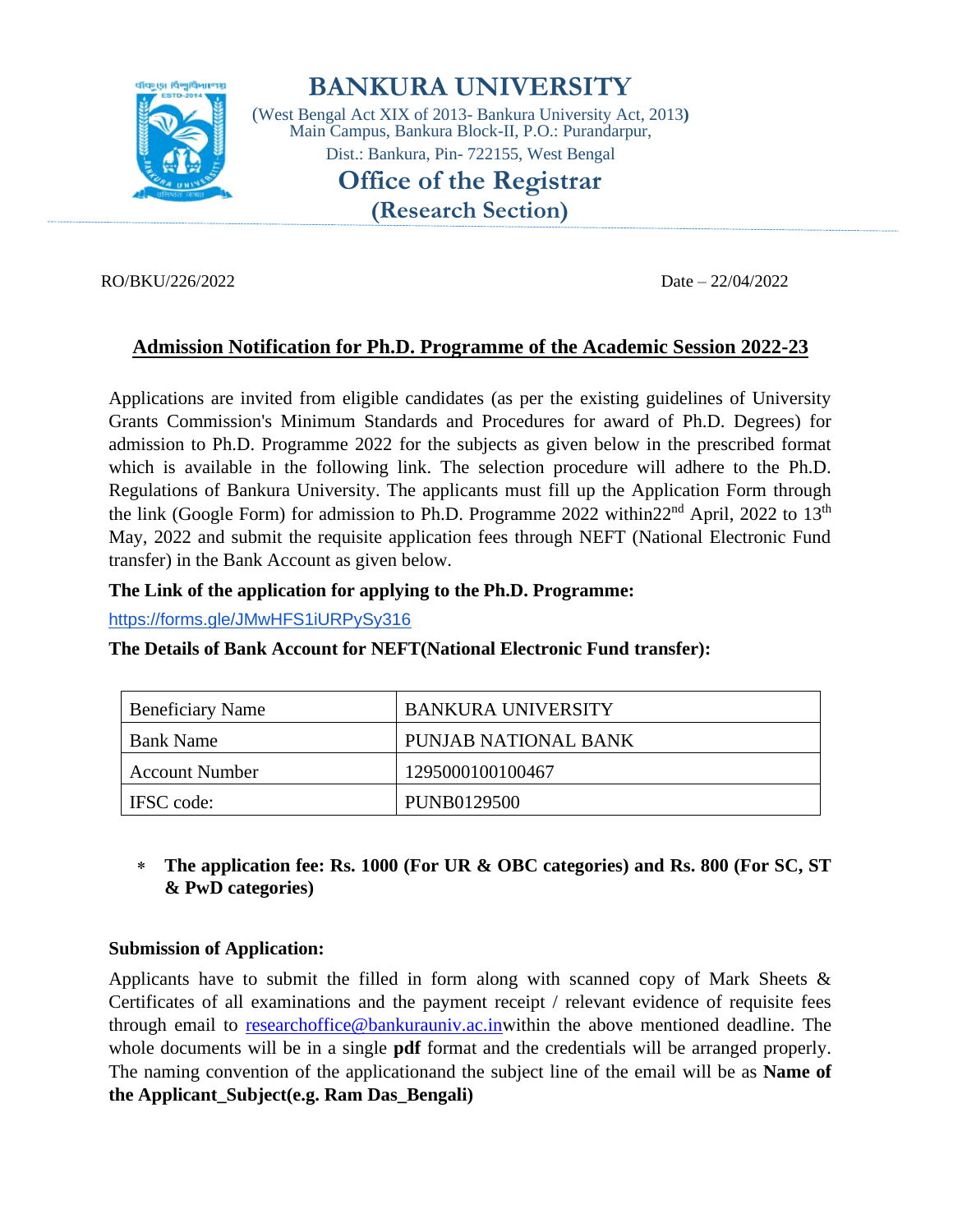#### **Procedure of Apply in Brief:**

**Step I** - Submit the requisite application fee through NEFT (National Electronic Fund transfer) in the Bank Account

ſ

T È

**Step II** - Fill up the Application Form by clicking aforementioned link

**Step III** – Submit the Final Application through email to [researchoffice@bankurauniv.ac.in](mailto:researchoffice@bankurauniv.ac.in) within the deadline as mentioned above.

#### **Subjects offered for the Ph.D. Programme, 2022:**

Bengali, Botany, Chemistry, Education, English, Geography, History, Law, Mathematics, Philosophy, Physics, Political Science, Sanskrit, and Social Work.

# **General Information:**

#### **1. Eligibility Criteria for Admission to Ph.D. Programme:**

The minimum eligibility to apply for admission in Ph.D. Programmes, please click the link https://www.bankurauniv.ac.in/Bku\_phd\_regulation.aspx (Regulations relating to doctoral (Ph.D.) Degree,**1 stAmendment – 2020**).

| Sr.<br><b>No</b> | <b>Department</b> | <b>Total</b><br>Vacancy |                | <b>UR</b>   |                | <b>SC</b>    | <b>ST</b>      |             | <b>OBC-A</b>   |            | OBC-B          |            |
|------------------|-------------------|-------------------------|----------------|-------------|----------------|--------------|----------------|-------------|----------------|------------|----------------|------------|
|                  | Bengali           | 30                      | 16             |             | $\overline{7}$ |              | $\overline{2}$ |             | 3              |            | $\overline{2}$ |            |
| $\mathbf 1$      |                   |                         | <b>UR</b>      | PwD         | <b>SC</b>      | <b>PwD</b>   | <b>ST</b>      | PwD         | <b>OBC-A</b>   | <b>PwD</b> | OBC-B          | PwD        |
|                  |                   |                         | 15             | $\mathbf 1$ | 7              | 0            | $\overline{2}$ | 0           | 3              | 0          | $\overline{2}$ | 0          |
|                  | Botany            | 16                      | 8              |             | 4              |              | 1              |             | $\overline{2}$ |            |                |            |
| $\overline{2}$   |                   |                         | <b>UR</b>      | <b>PwD</b>  | <b>SC</b>      | <b>PwD</b>   | <b>ST</b>      | PwD         | <b>OBC-A</b>   | PwD        | OBC-B          | PwD        |
|                  |                   |                         | 8              | 0           | 4              | $\mathbf{0}$ | 1              | 0           | $\overline{2}$ | 0          | 1              | 0          |
|                  | Chemistry         | 13                      | $\overline{7}$ |             | 3              |              | 1              |             | 1              |            |                |            |
| 3                |                   |                         | <b>UR</b>      | <b>PwD</b>  | <b>SC</b>      | PwD          | <b>ST</b>      | <b>PwD</b>  | <b>OBC-A</b>   | PwD        | OBC-B          | <b>PwD</b> |
|                  |                   |                         | $\overline{7}$ | $\Omega$    | 3              | $\Omega$     | $\mathbf{1}$   | $\Omega$    | $\mathbf{1}$   | $\Omega$   | $\mathbf{1}$   | $\pmb{0}$  |
|                  | Education         | 13                      | $\overline{7}$ |             | 3              |              | 1              |             | 1              |            | 1              |            |
| 4                |                   |                         | <b>UR</b>      | <b>PwD</b>  | <b>SC</b>      | PwD          | <b>ST</b>      | <b>PwD</b>  | <b>OBC-A</b>   | PwD        | OBC-B          | <b>PwD</b> |
|                  |                   |                         | $\overline{7}$ | $\Omega$    | 3              | $\mathbf 0$  | 1              | $\mathbf 0$ | $\mathbf{1}$   | $\Omega$   | 1              | 0          |
|                  | English           | 20                      | 12             |             | $\overline{4}$ |              | 1              |             | $\overline{2}$ |            |                |            |
| 5                |                   |                         | <b>UR</b>      | PwD         | <b>SC</b>      | PwD          | <b>ST</b>      | <b>PwD</b>  | <b>OBC-A</b>   | PwD        | OBC-B          | <b>PwD</b> |
|                  |                   |                         | 11             | 1           | 4              | 0            | 1              | 0           | $\overline{2}$ | 0          | 1              | 0          |

#### **2. Intake Capacity/ Details of Vacancy (Subject wise & Category wise)\*:**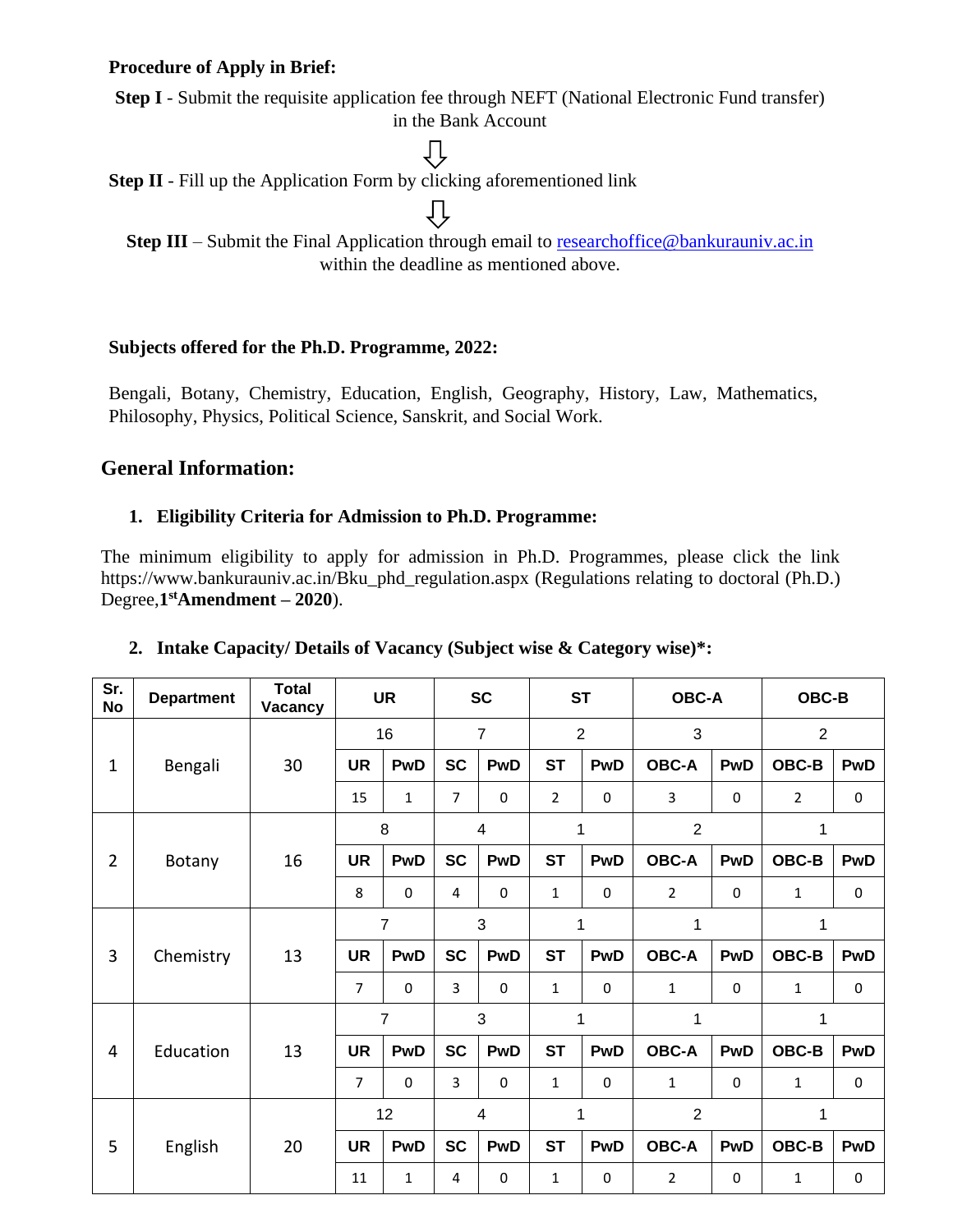|                |                      | 16             | 8              |              | $\overline{\mathcal{A}}$ |             | $\mathbf{1}$     |             | $\overline{2}$ |             | $\mathbf{1}$     |            |
|----------------|----------------------|----------------|----------------|--------------|--------------------------|-------------|------------------|-------------|----------------|-------------|------------------|------------|
| 6              | Geography            |                | <b>UR</b>      | <b>PwD</b>   | <b>SC</b>                | <b>PwD</b>  | <b>ST</b>        | <b>PwD</b>  | <b>OBC-A</b>   | <b>PwD</b>  | OBC-B            | <b>PwD</b> |
|                |                      |                | 8              | $\pmb{0}$    | $\overline{4}$           | $\pmb{0}$   | $\mathbf{1}$     | $\mathbf 0$ | $\overline{2}$ | $\mathbf 0$ | $\mathbf{1}$     | $\pmb{0}$  |
|                | History              | 13             | $\overline{7}$ |              | $\mathbf{3}$             |             | $\mathbf{1}$     |             | $\mathbf 1$    |             | 1                |            |
| $\overline{7}$ |                      |                | <b>UR</b>      | <b>PwD</b>   | <b>SC</b>                | <b>PwD</b>  | <b>ST</b>        | <b>PwD</b>  | <b>OBC-A</b>   | <b>PwD</b>  | OBC-B            | <b>PwD</b> |
|                |                      |                | $\overline{7}$ | $\mathbf 0$  | 3                        | $\pmb{0}$   | $\mathbf{1}$     | $\mathbf 0$ | $\mathbf{1}$   | $\mathbf 0$ | $\mathbf{1}$     | $\pmb{0}$  |
|                | Law                  | 5              | 3              |              | 1                        |             | $\pmb{0}$        |             | 1              |             | $\boldsymbol{0}$ |            |
| 8              |                      |                | <b>UR</b>      | <b>PwD</b>   | <b>SC</b>                | <b>PwD</b>  | <b>ST</b>        | <b>PwD</b>  | <b>OBC-A</b>   | <b>PwD</b>  | OBC-B            | <b>PwD</b> |
|                |                      |                | $\overline{3}$ | $\mathbf 0$  | $\mathbf{1}$             | $\pmb{0}$   | 0                | $\mathbf 0$ | $\mathbf{1}$   | $\mathbf 0$ | $\pmb{0}$        | $\pmb{0}$  |
|                |                      |                | 12             |              | $\,6$                    |             | $\overline{2}$   |             | 3              |             | $\overline{2}$   |            |
| 9              | Mathematics          | 25             | <b>UR</b>      | PH           | <b>SC</b>                | <b>PH</b>   | <b>ST</b>        | PH          | <b>OBC-A</b>   | <b>PH</b>   | OBC-B            | PH         |
|                |                      |                | 11             | $\mathbf{1}$ | 6                        | 0           | $\overline{2}$   | 0           | $\overline{3}$ | 0           | $\overline{2}$   | $\pmb{0}$  |
|                | Physics              | 24             | 14             |              | $\overline{5}$           |             | $\mathbf{1}$     |             | $\overline{2}$ |             | $\overline{2}$   |            |
| 10             |                      |                | <b>UR</b>      | PH           | <b>SC</b>                | <b>PH</b>   | <b>ST</b>        | PH          | <b>OBC-A</b>   | <b>PH</b>   | OBC-B            | <b>PH</b>  |
|                |                      |                | 13             | $\mathbf{1}$ | 5                        | 0           | $\mathbf{1}$     | 0           | $\overline{2}$ | $\mathbf 0$ | $\overline{2}$   | $\pmb{0}$  |
|                | Philosophy           | $\mathbf{1}$   | 1              |              | $\pmb{0}$                |             | $\mathbf 0$      |             | $\mathbf 0$    |             | $\mathbf 0$      |            |
| 11             |                      |                | <b>UR</b>      | <b>PwD</b>   | <b>SC</b>                | <b>PwD</b>  | <b>ST</b>        | <b>PwD</b>  | <b>OBC-A</b>   | <b>PwD</b>  | OBC-B            | <b>PwD</b> |
|                |                      |                | $\mathbf{1}$   | $\pmb{0}$    | $\pmb{0}$                | $\mathbf 0$ | $\pmb{0}$        | $\mathbf 0$ | $\pmb{0}$      | 0           | $\pmb{0}$        | $\pmb{0}$  |
|                |                      | 3              | $\overline{2}$ |              | 1                        |             | $\pmb{0}$        |             | $\pmb{0}$      |             | $\mathbf 0$      |            |
| 12             | Political<br>Science |                | <b>UR</b>      | <b>PwD</b>   | <b>SC</b>                | <b>PwD</b>  | <b>ST</b>        | <b>PwD</b>  | <b>OBC-A</b>   | <b>PwD</b>  | OBC-B            | <b>PwD</b> |
|                |                      |                | $\overline{2}$ | $\pmb{0}$    | $\mathbf{1}$             | $\mathbf 0$ | $\pmb{0}$        | $\mathbf 0$ | $\pmb{0}$      | $\mathbf 0$ | $\pmb{0}$        | $\pmb{0}$  |
|                | Sanskrit             | 4              | 3              |              | 1                        |             | $\boldsymbol{0}$ |             | $\pmb{0}$      |             | $\boldsymbol{0}$ |            |
| 13             |                      |                | <b>UR</b>      | <b>PwD</b>   | <b>SC</b>                | <b>PwD</b>  | <b>ST</b>        | <b>PwD</b>  | <b>OBC-A</b>   | PwD         | OBC-B            | <b>PwD</b> |
|                |                      |                | $\mathsf{3}$   | $\pmb{0}$    | $\mathbf 1$              | $\pmb{0}$   | $\mathsf 0$      | $\pmb{0}$   | $\pmb{0}$      | $\pmb{0}$   | $\pmb{0}$        | $\pmb{0}$  |
|                | Social Work          | $\overline{2}$ | $\overline{2}$ |              | $\pmb{0}$                |             |                  | $\pmb{0}$   | $\pmb{0}$      |             | $\boldsymbol{0}$ |            |
| 14             |                      |                | <b>UR</b>      | <b>PwD</b>   | <b>SC</b>                | <b>PwD</b>  | <b>ST</b>        | <b>PwD</b>  | <b>OBC-A</b>   | <b>PwD</b>  | OBC-B            | <b>PwD</b> |
|                |                      |                | $\overline{2}$ | $\pmb{0}$    | $\pmb{0}$                | $\pmb{0}$   | 0                | $\pmb{0}$   | $\pmb{0}$      | $\pmb{0}$   | $\pmb{0}$        | 0          |

# **\*It may be changed as per the decision of the appropriate authorities of Bankura University**

#### **UR – Unreserved, SC – Schedule Caste, ST – Schedule Tribe, PwD – Persons with Disabilities**

Admission to the Ph.D. programme shall be through Research Eligibility Test (RET) to be conducted by the University. The date and mode of RET shall be notified later.

Applicants, who have qualified UGC-NET (including JRF) / UGC-CSIR NET (including JRF) / SET / GATE / JEST, or holding teacher fellowship or having M.Phil. Degree or having previously completed Ph.D. Course work from any recognized University or any International student shall be exempted from the Research Eligibility Test (RET).